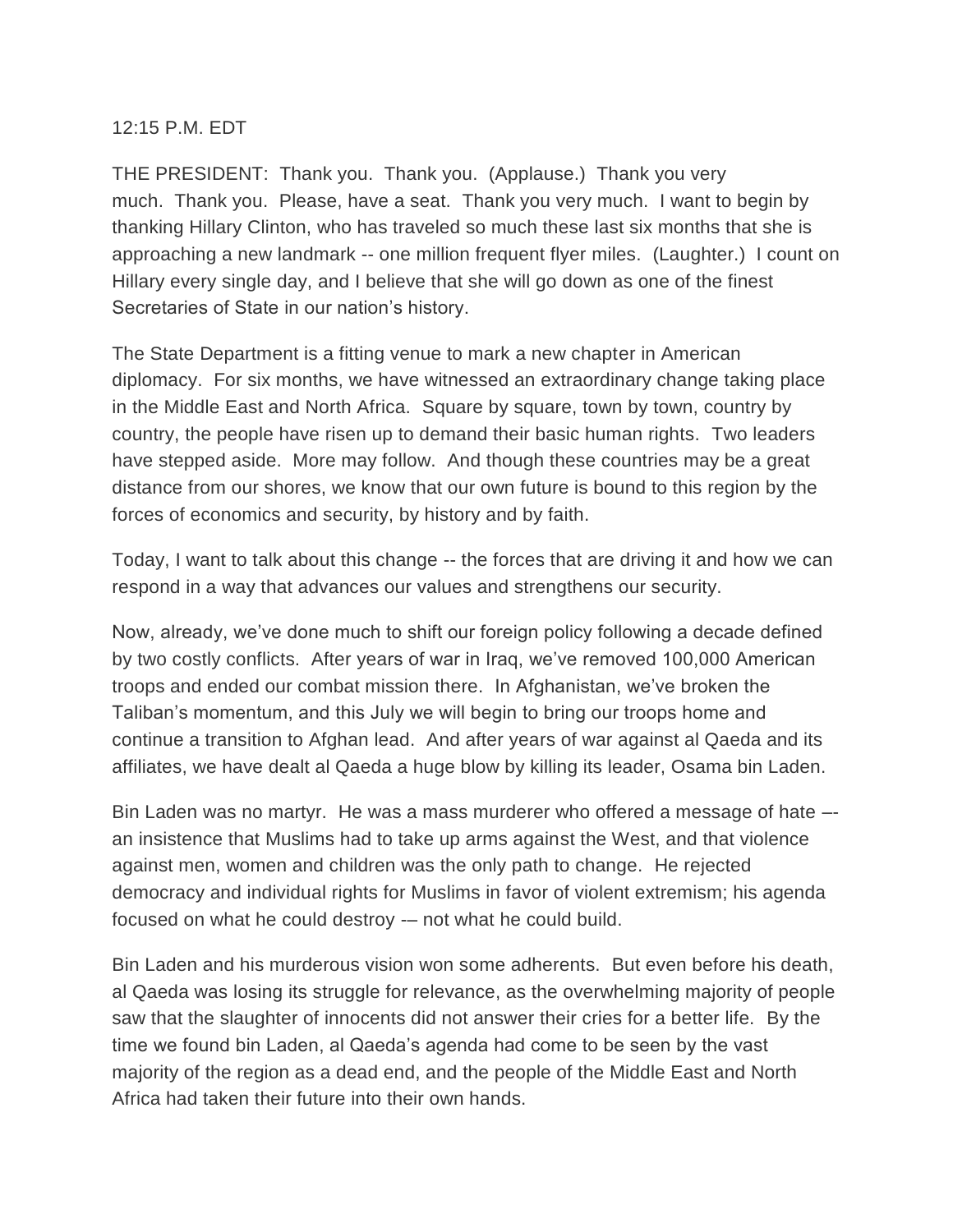That story of self-determination began six months ago in Tunisia. On December 17th, a young vendor named Mohammed Bouazizi was devastated when a police officer confiscated his cart. This was not unique. It's the same kind of humiliation that takes place every day in many parts of the world -– the relentless tyranny of governments that deny their citizens dignity. Only this time, something different happened. After local officials refused to hear his complaints, this young man, who had never been particularly active in politics, went to the headquarters of the provincial government, doused himself in fuel, and lit himself on fire.

There are times in the course of history when the actions of ordinary citizens spark movements for change because they speak to a longing for freedom that has been building up for years. In America, think of the defiance of those patriots in Boston who refused to pay taxes to a King, or the dignity of Rosa Parks as she sat courageously in her seat. So it was in Tunisia, as that vendor's act of desperation tapped into the frustration felt throughout the country. Hundreds of protesters took to the streets, then thousands. And in the face of batons and sometimes bullets, they refused to go home –- day after day, week after week -- until a dictator of more than two decades finally left power.

The story of this revolution, and the ones that followed, should not have come as a surprise. The nations of the Middle East and North Africa won their independence long ago, but in too many places their people did not. In too many countries, power has been concentrated in the hands of a few. In too many countries, a citizen like that young vendor had nowhere to turn -– no honest judiciary to hear his case; no independent media to give him voice; no credible political party to represent his views; no free and fair election where he could choose his leader.

And this lack of self-determination -- the chance to make your life what you will -- has applied to the region's economy as well. Yes, some nations are blessed with wealth in oil and gas, and that has led to pockets of prosperity. But in a global economy based on knowledge, based on innovation, no development strategy can be based solely upon what comes out of the ground. Nor can people reach their potential when you cannot start a business without paying a bribe.

In the face of these challenges, too many leaders in the region tried to direct their people's grievances elsewhere. The West was blamed as the source of all ills, a halfcentury after the end of colonialism. Antagonism toward Israel became the only acceptable outlet for political expression. Divisions of tribe, ethnicity and religious sect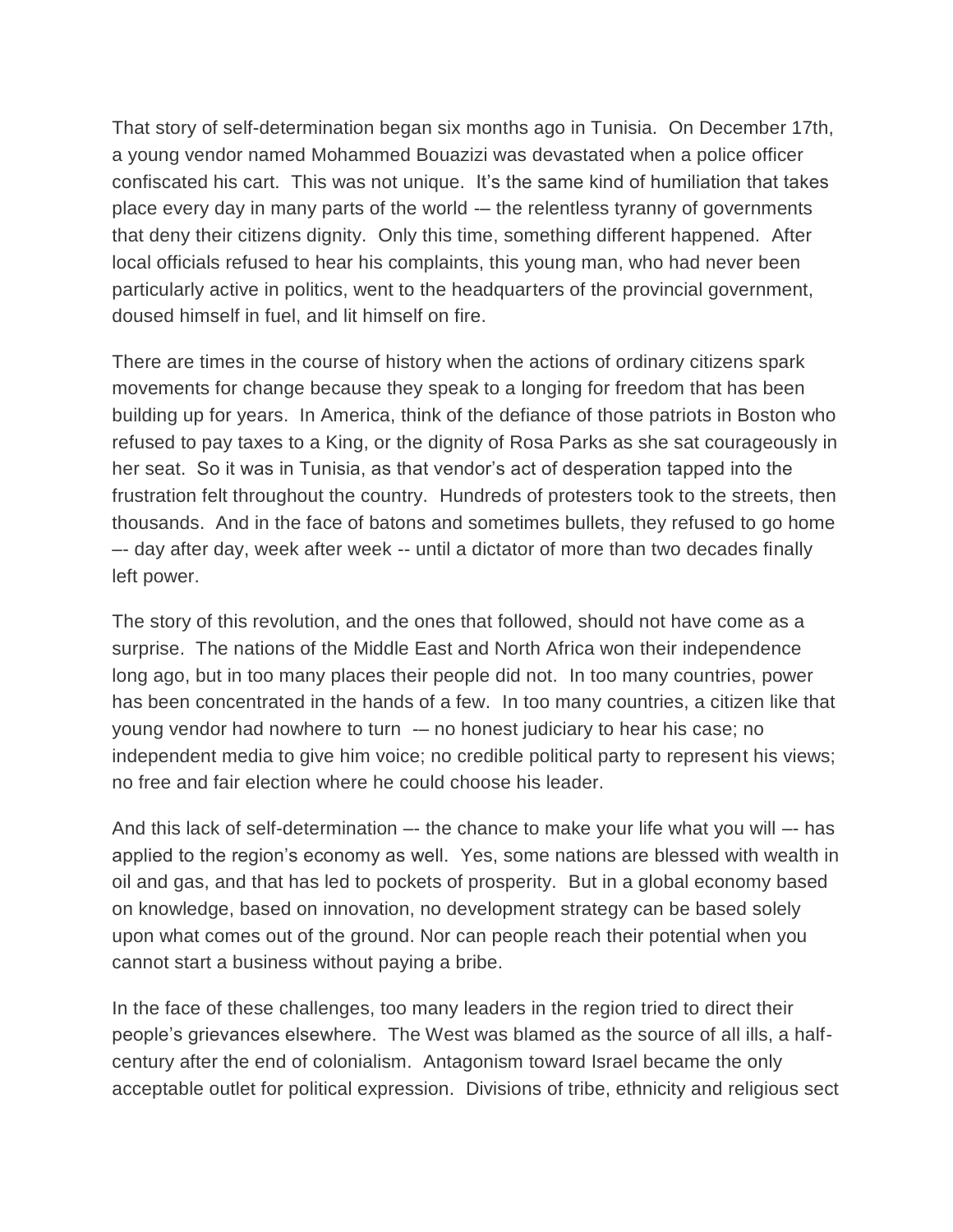were manipulated as a means of holding on to power, or taking it away from somebody else.

But the events of the past six months show us that strategies of repression and strategies of diversion will not work anymore. Satellite television and the Internet provide a window into the wider world -– a world of astonishing progress in places like India and Indonesia and Brazil. Cell phones and social networks allow young people to connect and organize like never before. And so a new generation has emerged. And their voices tell us that change cannot be denied.

In Cairo, we heard the voice of the young mother who said, "It's like I can finally breathe fresh air for the first time."

In Sanaa, we heard the students who chanted, "The night must come to an end."

In Benghazi, we heard the engineer who said, "Our words are free now. It's a feeling you can't explain."

In Damascus, we heard the young man who said, "After the first yelling, the first shout, you feel dignity."

Those shouts of human dignity are being heard across the region. And through the moral force of nonviolence, the people of the region have achieved more change in six months than terrorists have accomplished in decades.

Of course, change of this magnitude does not come easily. In our day and age -– a time of 24-hour news cycles and constant communication –- people expect the transformation of the region to be resolved in a matter of weeks. But it will be years before this story reaches its end. Along the way, there will be good days and there will bad days. In some places, change will be swift; in others, gradual. And as we've already seen, calls for change may give way, in some cases, to fierce contests for power.

The question before us is what role America will play as this story unfolds. For decades, the United States has pursued a set of core interests in the region: countering terrorism and stopping the spread of nuclear weapons; securing the free flow of commerce and safe-guarding the security of the region; standing up for Israel's security and pursuing Arab-Israeli peace.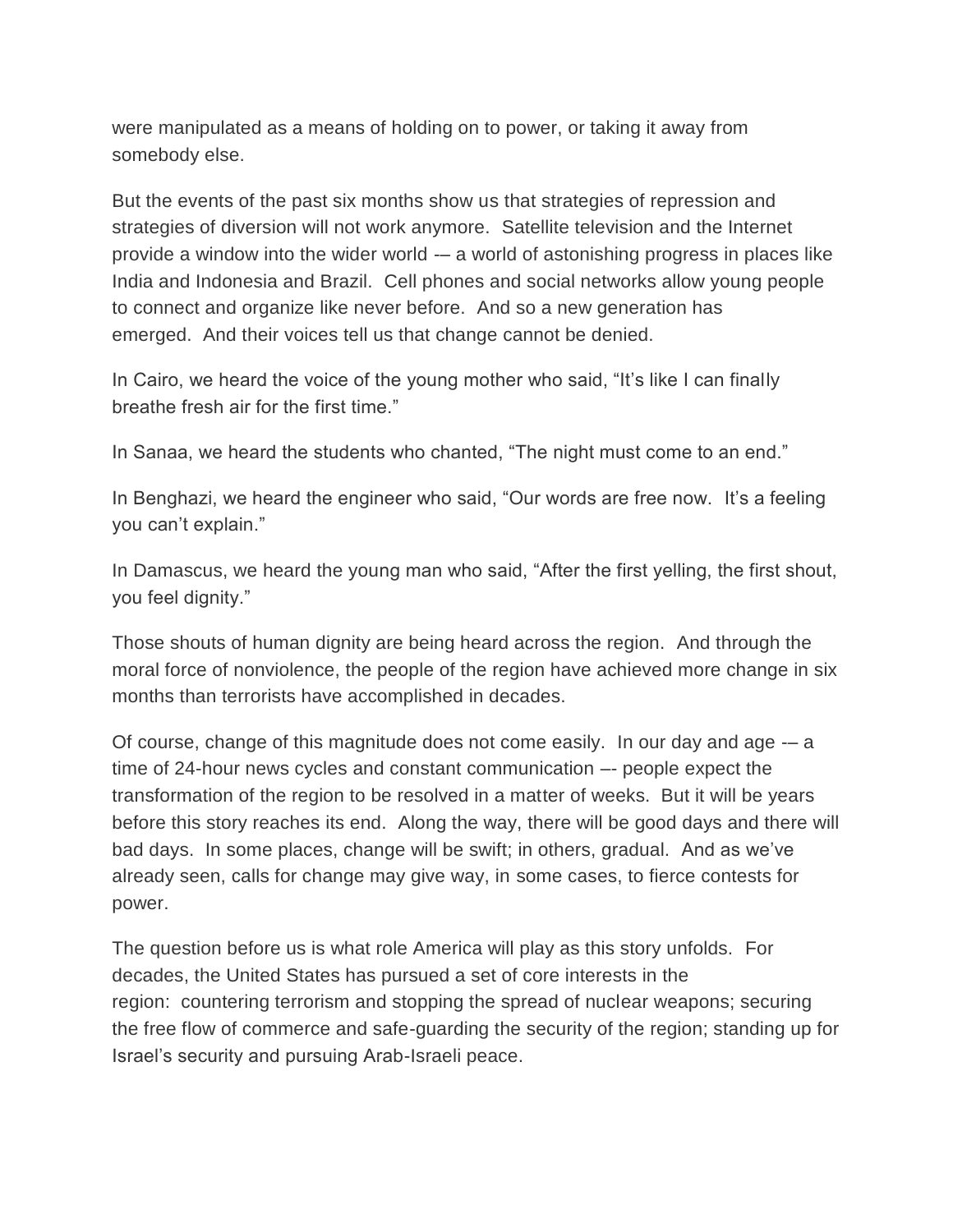We will continue to do these things, with the firm belief that America's interests are not hostile to people's hopes; they're essential to them. We believe that no one benefits from a nuclear arms race in the region, or al Qaeda's brutal attacks. We believe people everywhere would see their economies crippled by a cut-off in energy supplies. As we did in the Gulf War, we will not tolerate aggression across borders, and we will keep our commitments to friends and partners.

Yet we must acknowledge that a strategy based solely upon the narrow pursuit of these interests will not fill an empty stomach or allow someone to speak their mind. Moreover, failure to speak to the broader aspirations of ordinary people will only feed the suspicion that has festered for years that the United States pursues our interests at their expense. Given that this mistrust runs both ways –- as Americans have been seared by hostage-taking and violent rhetoric and terrorist attacks that have killed thousands of our citizens -- a failure to change our approach threatens a deepening spiral of division between the United States and the Arab world.

And that's why, two years ago in Cairo, I began to broaden our engagement based upon mutual interests and mutual respect. I believed then -– and I believe now -– that we have a stake not just in the stability of nations, but in the self-determination of individuals. The status quo is not sustainable. Societies held together by fear and repression may offer the illusion of stability for a time, but they are built upon fault lines that will eventually tear asunder.

So we face a historic opportunity. We have the chance to show that America values the dignity of the street vendor in Tunisia more than the raw power of the dictator. There must be no doubt that the United States of America welcomes change that advances self-determination and opportunity. Yes, there will be perils that accompany this moment of promise. But after decades of accepting the world as it is in the region, we have a chance to pursue the world as it should be.

Of course, as we do, we must proceed with a sense of humility. It's not America that put people into the streets of Tunis or Cairo -– it was the people themselves who launched these movements, and it's the people themselves that must ultimately determine their outcome.

Not every country will follow our particular form of representative democracy, and there will be times when our short-term interests don't align perfectly with our longterm vision for the region. But we can, and we will, speak out for a set of core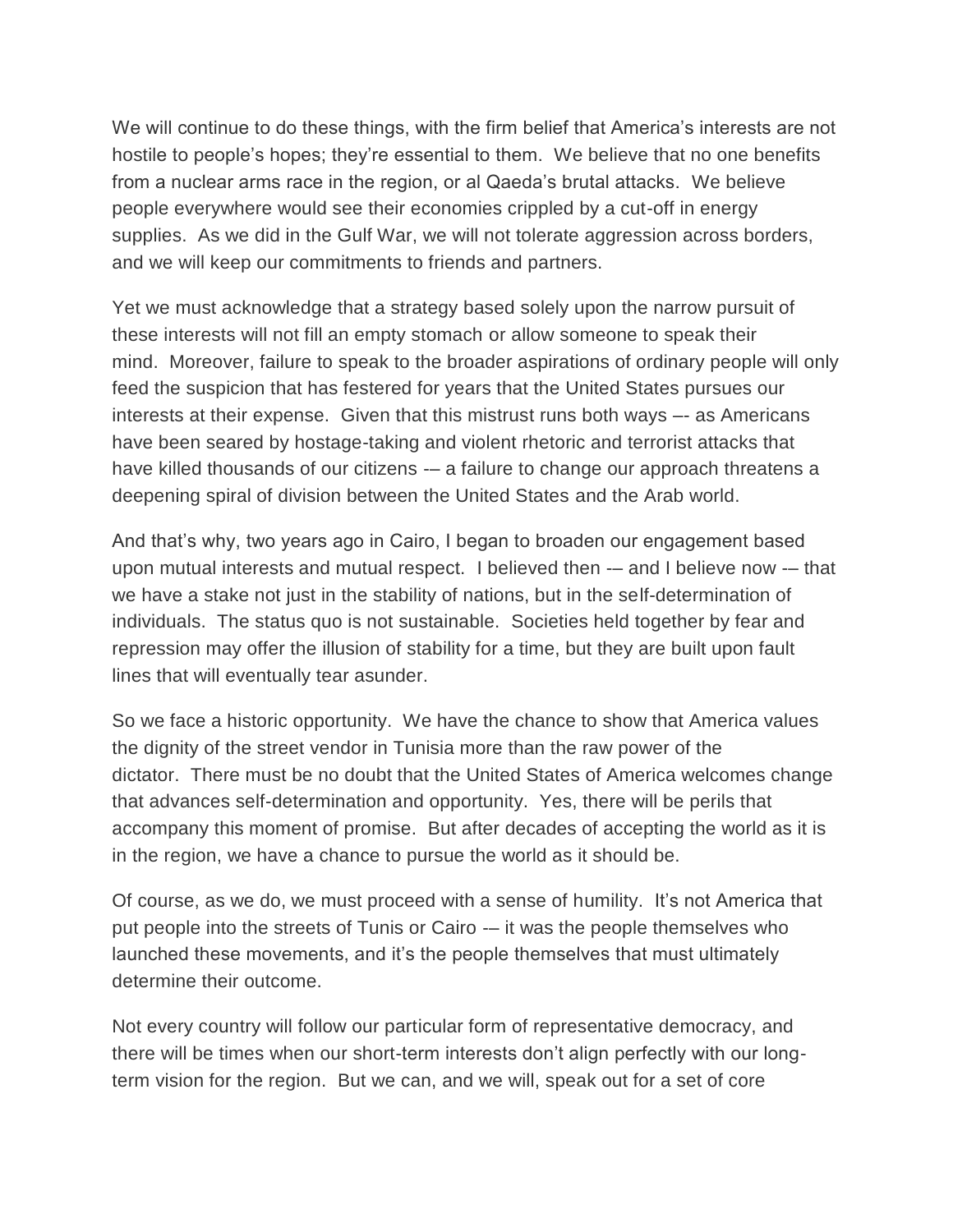principles –- principles that have guided our response to the events over the past six months:

The United States opposes the use of violence and repression against the people of the region. (Applause.)

The United States supports a set of universal rights. And these rights include free speech, the freedom of peaceful assembly, the freedom of religion, equality for men and women under the rule of law, and the right to choose your own leaders whether you live in Baghdad or Damascus, Sanaa or Tehran.

And we support political and economic reform in the Middle East and North Africa that can meet the legitimate aspirations of ordinary people throughout the region.

Our support for these principles is not a secondary interest. Today I want to make it clear that it is a top priority that must be translated into concrete actions, and supported by all of the diplomatic, economic and strategic tools at our disposal.

Let me be specific. First, it will be the policy of the United States to promote reform across the region, and to support transitions to democracy. That effort begins in Egypt and Tunisia, where the stakes are high -– as Tunisia was at the vanguard of this democratic wave, and Egypt is both a longstanding partner and the Arab world's largest nation. Both nations can set a strong example through free and fair elections, a vibrant civil society, accountable and effective democratic institutions, and responsible regional leadership. But our support must also extend to nations where transitions have yet to take place.

Unfortunately, in too many countries, calls for change have thus far been answered by violence. The most extreme example is Libya, where Muammar Qaddafi launched a war against his own people, promising to hunt them down like rats. As I said when the United States joined an international coalition to intervene, we cannot prevent every injustice perpetrated by a regime against its people, and we have learned from our experience in Iraq just how costly and difficult it is to try to impose regime change by force -– no matter how well-intentioned it may be.

But in Libya, we saw the prospect of imminent massacre, we had a mandate for action, and heard the Libyan people's call for help. Had we not acted along with our NATO allies and regional coalition partners, thousands would have been killed. The message would have been clear: Keep power by killing as many people as it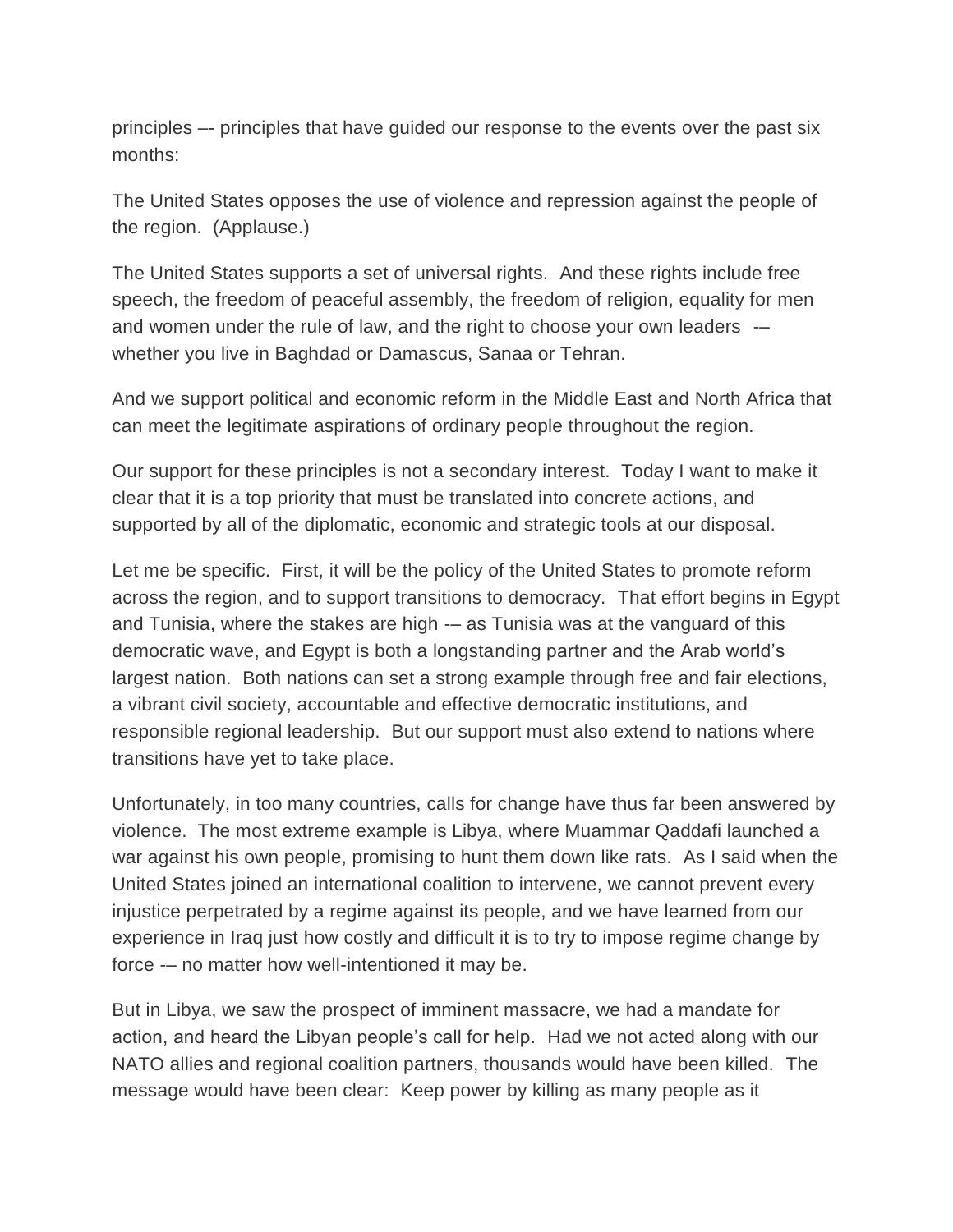takes. Now, time is working against Qaddafi. He does not have control over his country. The opposition has organized a legitimate and credible Interim Council. And when Qaddafi inevitably leaves or is forced from power, decades of provocation will come to an end, and the transition to a democratic Libya can proceed.

While Libya has faced violence on the greatest scale, it's not the only place where leaders have turned to repression to remain in power. Most recently, the Syrian regime has chosen the path of murder and the mass arrests of its citizens. The United States has condemned these actions, and working with the international community we have stepped up our sanctions on the Syrian regime  $-$ - including sanctions announced yesterday on President Assad and those around him.

The Syrian people have shown their courage in demanding a transition to democracy. President Assad now has a choice: He can lead that transition, or get out of the way. The Syrian government must stop shooting demonstrators and allow peaceful protests. It must release political prisoners and stop unjust arrests. It must allow human rights monitors to have access to cities like Dara'a; and start a serious dialogue to advance a democratic transition. Otherwise, President Assad and his regime will continue to be challenged from within and will continue to be isolated abroad.

So far, Syria has followed its Iranian ally, seeking assistance from Tehran in the tactics of suppression. And this speaks to the hypocrisy of the Iranian regime, which says it stand for the rights of protesters abroad, yet represses its own people at home. Let's remember that the first peaceful protests in the region were in the streets of Tehran, where the government brutalized women and men, and threw innocent people into jail. We still hear the chants echo from the rooftops of Tehran. The image of a young woman dying in the streets is still seared in our memory. And we will continue to insist that the Iranian people deserve their universal rights, and a government that does not smother their aspirations.

Now, our opposition to Iran's intolerance and Iran's repressive measures, as well as its illicit nuclear program and its support of terror, is well known. But if America is to be credible, we must acknowledge that at times our friends in the region have not all reacted to the demands for consistent change -- with change that's consistent with the principles that I've outlined today. That's true in Yemen, where President Saleh needs to follow through on his commitment to transfer power. And that's true today in Bahrain.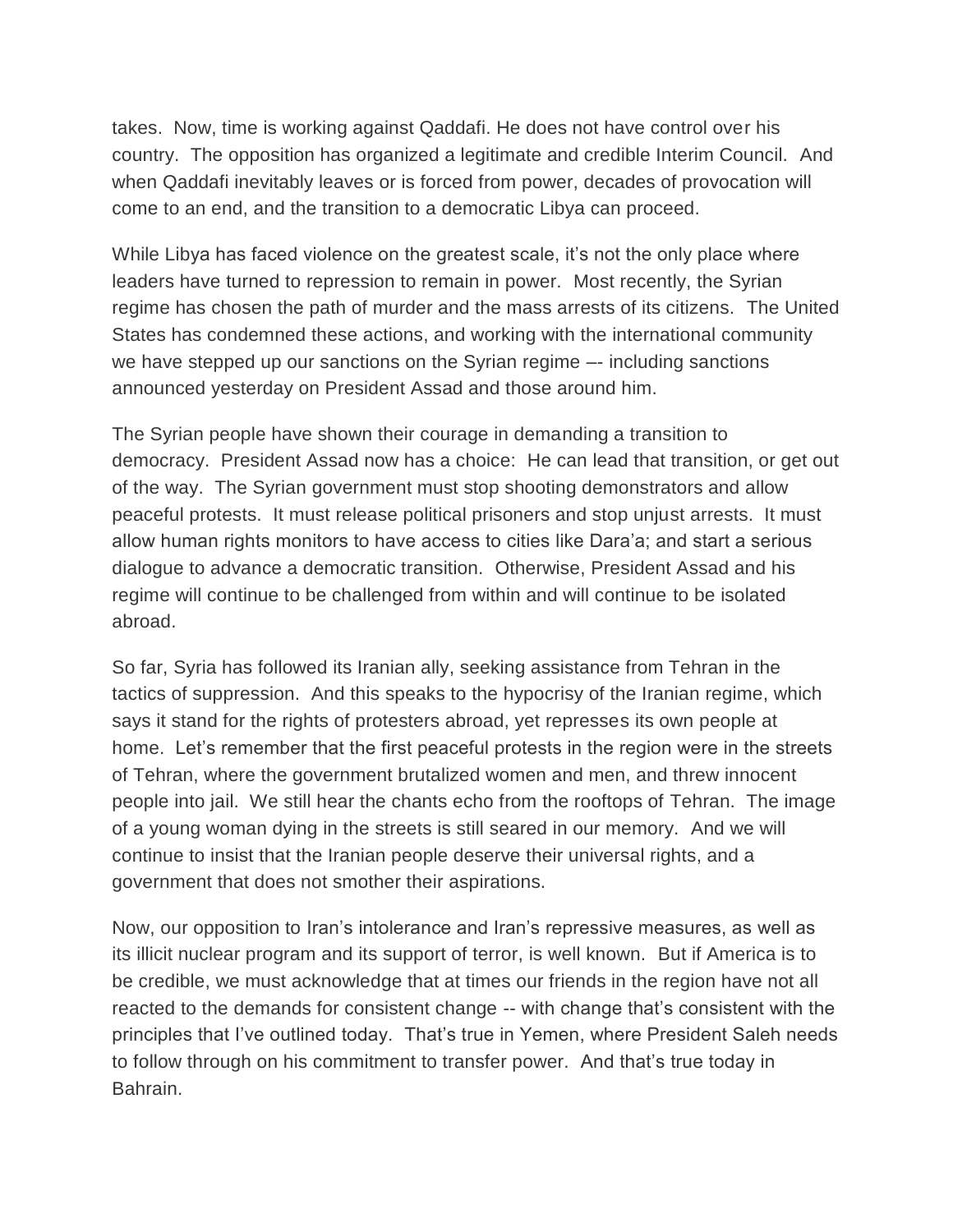Bahrain is a longstanding partner, and we are committed to its security. We recognize that Iran has tried to take advantage of the turmoil there, and that the Bahraini government has a legitimate interest in the rule of law.

Nevertheless, we have insisted both publicly and privately that mass arrests and brute force are at odds with the universal rights of Bahrain's citizens, and we will -- and such steps will not make legitimate calls for reform go away. The only way forward is for the government and opposition to engage in a dialogue, and you can't have a real dialogue when parts of the peaceful opposition are in jail. (Applause.) The government must create the conditions for dialogue, and the opposition must participate to forge a just future for all Bahrainis.

Indeed, one of the broader lessons to be drawn from this period is that sectarian divides need not lead to conflict. In Iraq, we see the promise of a multiethnic, multisectarian democracy. The Iraqi people have rejected the perils of political violence in favor of a democratic process, even as they've taken full responsibility for their own security. Of course, like all new democracies, they will face setbacks. But Iraq is poised to play a key role in the region if it continues its peaceful progress. And as they do, we will be proud to stand with them as a steadfast partner.

So in the months ahead, America must use all our influence to encourage reform in the region. Even as we acknowledge that each country is different, we need to speak honestly about the principles that we believe in, with friend and foe alike. Our message is simple: If you take the risks that reform entails, you will have the full support of the United States.

We must also build on our efforts to broaden our engagement beyond elites, so that we reach the people who will shape the future -- particularly young people. We will continue to make good on the commitments that I made in Cairo -– to build networks of entrepreneurs and expand exchanges in education, to foster cooperation in science and technology, and combat disease. Across the region, we intend to provide assistance to civil society, including those that may not be officially sanctioned, and who speak uncomfortable truths. And we will use the technology to connect with -and listen to –- the voices of the people.

For the fact is, real reform does not come at the ballot box alone. Through our efforts we must support those basic rights to speak your mind and access information. We will support open access to the Internet, and the right of journalists to be heard whether it's a big news organization or a lone blogger. In the 21st century, information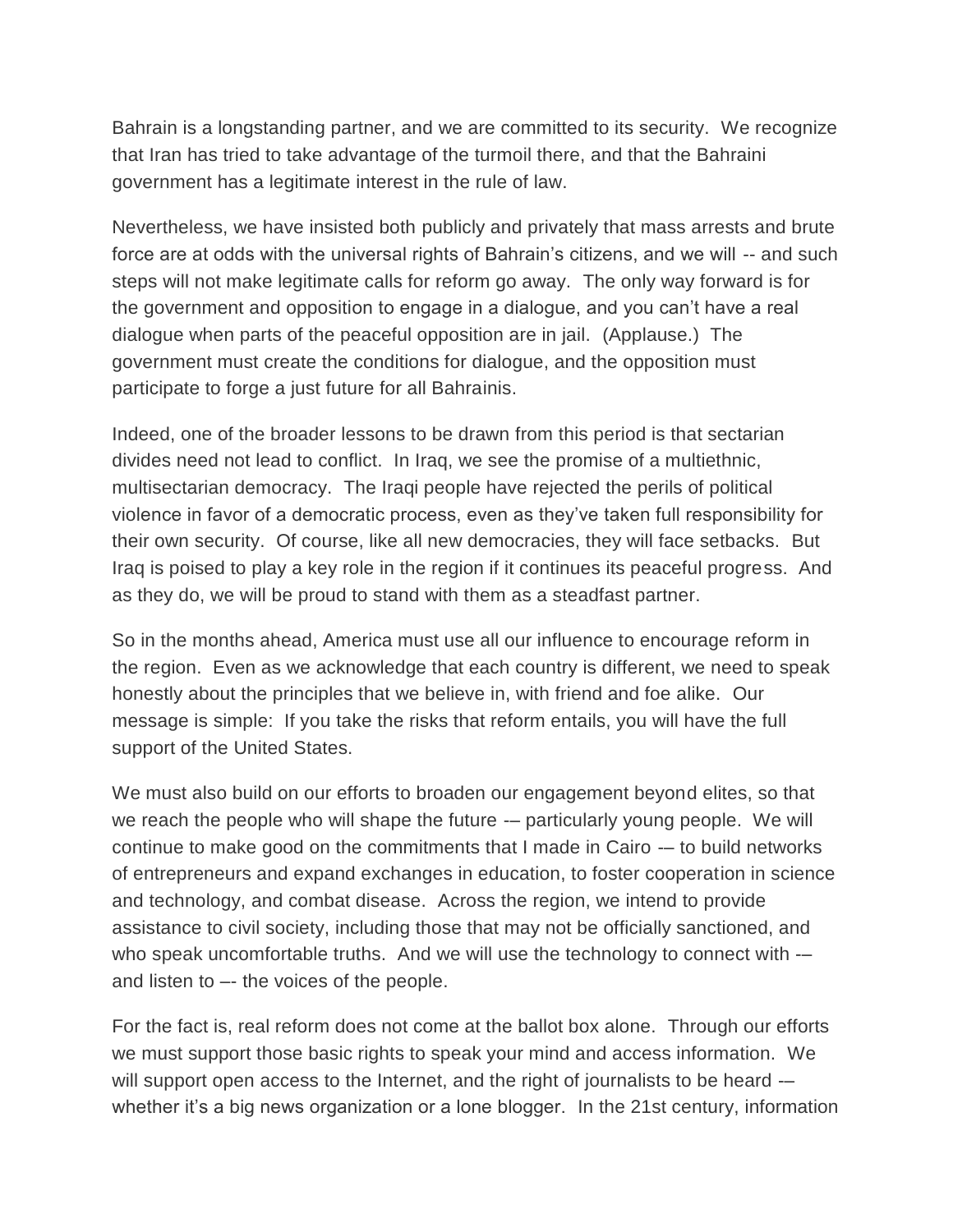is power, the truth cannot be hidden, and the legitimacy of governments will ultimately depend on active and informed citizens.

Such open discourse is important even if what is said does not square with our worldview. Let me be clear, America respects the right of all peaceful and law-abiding voices to be heard, even if we disagree with them. And sometimes we profoundly disagree with them.

We look forward to working with all who embrace genuine and inclusive democracy. What we will oppose is an attempt by any group to restrict the rights of others, and to hold power through coercion and not consent. Because democracy depends not only on elections, but also strong and accountable institutions, and the respect for the rights of minorities.

Such tolerance is particularly important when it comes to religion. In Tahrir Square, we heard Egyptians from all walks of life chant, "Muslims, Christians, we are one." America will work to see that this spirit prevails -– that all faiths are respected, and that bridges are built among them. In a region that was the birthplace of three world religions, intolerance can lead only to suffering and stagnation. And for this season of change to succeed, Coptic Christians must have the right to worship freely in Cairo, just as Shia must never have their mosques destroyed in Bahrain.

What is true for religious minorities is also true when it comes to the rights of women. History shows that countries are more prosperous and more peaceful when women are empowered. And that's why we will continue to insist that universal rights apply to women as well as men -– by focusing assistance on child and maternal health; by helping women to teach, or start a business; by standing up for the right of women to have their voices heard, and to run for office. The region will never reach its full potential when more than half of its population is prevented from achieving their full potential. (Applause.)

Now, even as we promote political reform, even as we promote human rights in the region, our efforts can't stop there. So the second way that we must support positive change in the region is through our efforts to advance economic development for nations that are transitioning to democracy.

After all, politics alone has not put protesters into the streets. The tipping point for so many people is the more constant concern of putting food on the table and providing for a family. Too many people in the region wake up with few expectations other than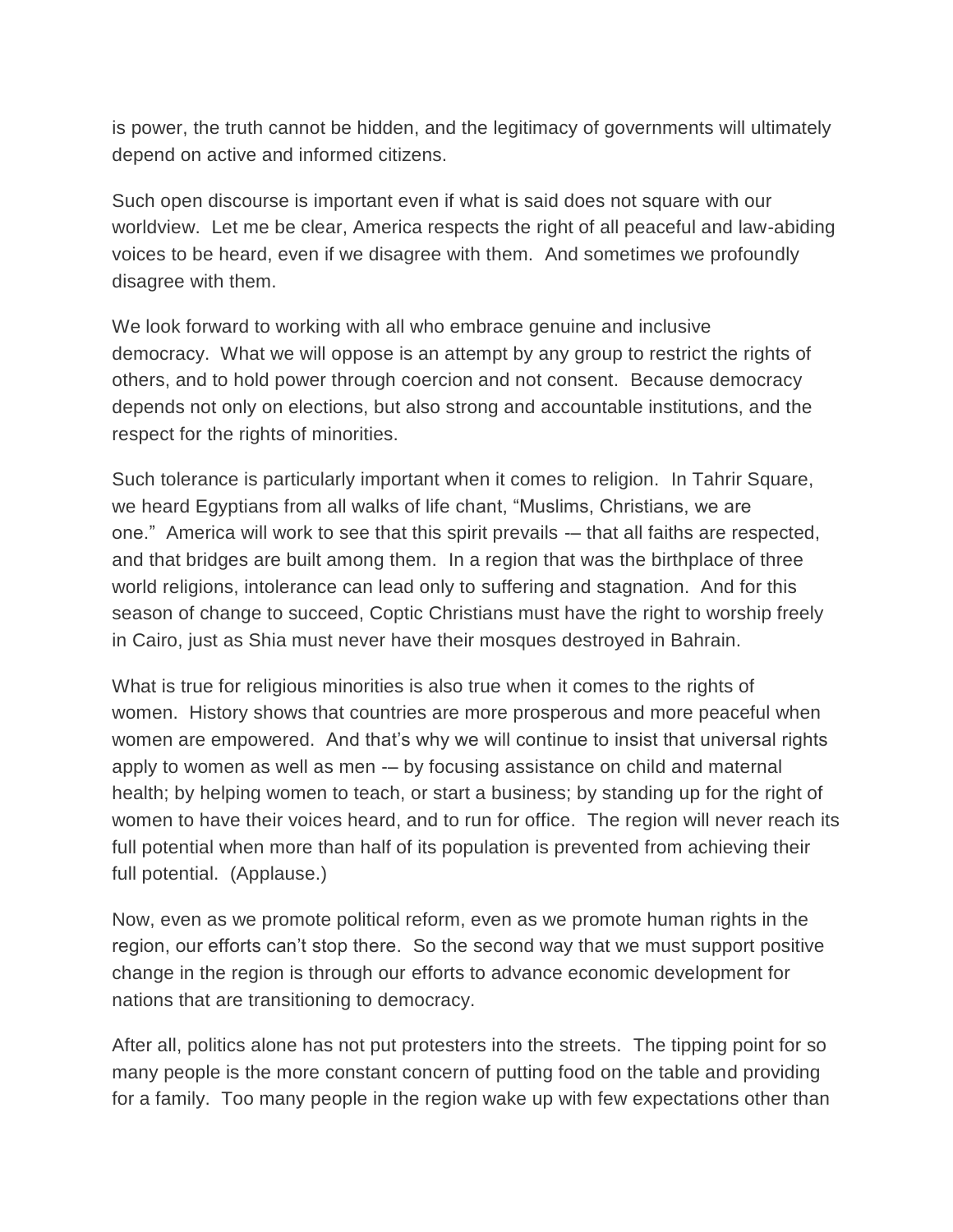making it through the day, perhaps hoping that their luck will change. Throughout the region, many young people have a solid education, but closed economies leave them unable to find a job. Entrepreneurs are brimming with ideas, but corruption leaves them unable to profit from those ideas.

The greatest untapped resource in the Middle East and North Africa is the talent of its people. In the recent protests, we see that talent on display, as people harness technology to move the world. It's no coincidence that one of the leaders of Tahrir Square was an executive for Google. That energy now needs to be channeled, in country after country, so that economic growth can solidify the accomplishments of the street. For just as democratic revolutions can be triggered by a lack of individual opportunity, successful democratic transitions depend upon an expansion of growth and broad-based prosperity.

So, drawing from what we've learned around the world, we think it's important to focus on trade, not just aid; on investment, not just assistance. The goal must be a model in which protectionism gives way to openness, the reigns of commerce pass from the few to the many, and the economy generates jobs for the young. America's support for democracy will therefore be based on ensuring financial stability, promoting reform, and integrating competitive markets with each other and the global economy. And we're going to start with Tunisia and Egypt.

First, we've asked the World Bank and the International Monetary Fund to present a plan at next week's G8 summit for what needs to be done to stabilize and modernize the economies of Tunisia and Egypt. Together, we must help them recover from the disruptions of their democratic upheaval, and support the governments that will be elected later this year. And we are urging other countries to help Egypt and Tunisia meet its near-term financial needs.

Second, we do not want a democratic Egypt to be saddled by the debts of its past. So we will relieve a democratic Egypt of up to \$1 billion in debt, and work with our Egyptian partners to invest these resources to foster growth and entrepreneurship. We will help Egypt regain access to markets by guaranteeing \$1 billion in borrowing that is needed to finance infrastructure and job creation. And we will help newly democratic governments recover assets that were stolen.

Third, we're working with Congress to create Enterprise Funds to invest in Tunisia and Egypt. And these will be modeled on funds that supported the transitions in Eastern Europe after the fall of the Berlin Wall. OPIC will soon launch a \$2 billion facility to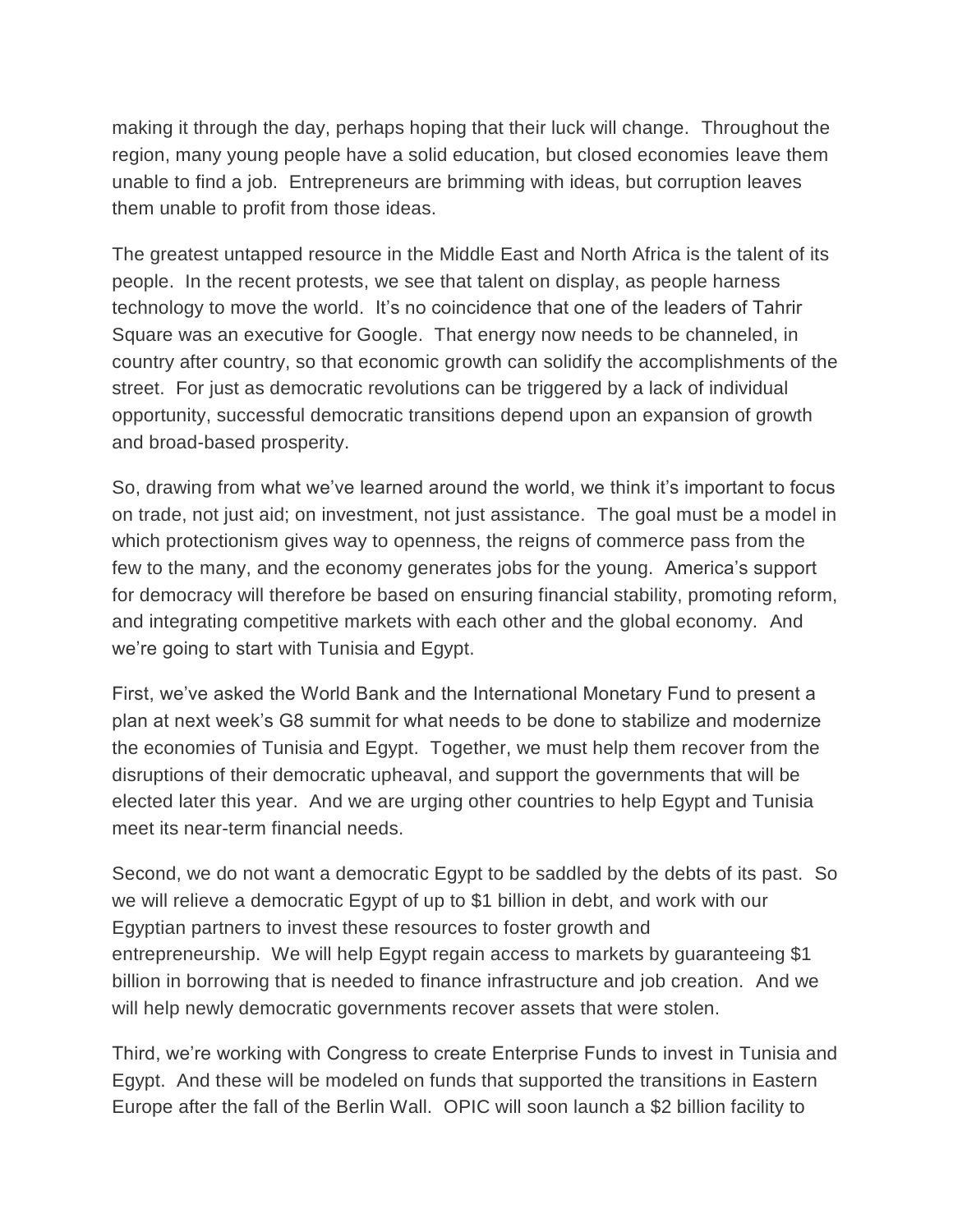support private investment across the region. And we will work with the allies to refocus the European Bank for Reconstruction and Development so that it provides the same support for democratic transitions and economic modernization in the Middle East and North Africa as it has in Europe.

Fourth, the United States will launch a comprehensive Trade and Investment Partnership Initiative in the Middle East and North Africa. If you take out oil exports, this entire region of over 400 million people exports roughly the same amount as Switzerland. So we will work with the EU to facilitate more trade within the region, build on existing agreements to promote integration with U.S. and European markets, and open the door for those countries who adopt high standards of reform and trade liberalization to construct a regional trade arrangement. And just as EU membership served as an incentive for reform in Europe, so should the vision of a modern and prosperous economy create a powerful force for reform in the Middle East and North Africa.

Prosperity also requires tearing down walls that stand in the way of progress -– the corruption of elites who steal from their people; the red tape that stops an idea from becoming a business; the patronage that distributes wealth based on tribe or sect. We will help governments meet international obligations, and invest efforts at anti-corruption -- by working with parliamentarians who are developing reforms, and activists who use technology to increase transparency and hold government accountable. Politics and human rights; economic reform.

Let me conclude by talking about another cornerstone of our approach to the region, and that relates to the pursuit of peace.

For decades, the conflict between Israelis and Arabs has cast a shadow over the region. For Israelis, it has meant living with the fear that their children could be blown up on a bus or by rockets fired at their homes, as well as the pain of knowing that other children in the region are taught to hate them. For Palestinians, it has meant suffering the humiliation of occupation, and never living in a nation of their own. Moreover, this conflict has come with a larger cost to the Middle East, as it impedes partnerships that could bring greater security and prosperity and empowerment to ordinary people.

For over two years, my administration has worked with the parties and the international community to end this conflict, building on decades of work by previous administrations. Yet expectations have gone unmet. Israeli settlement activity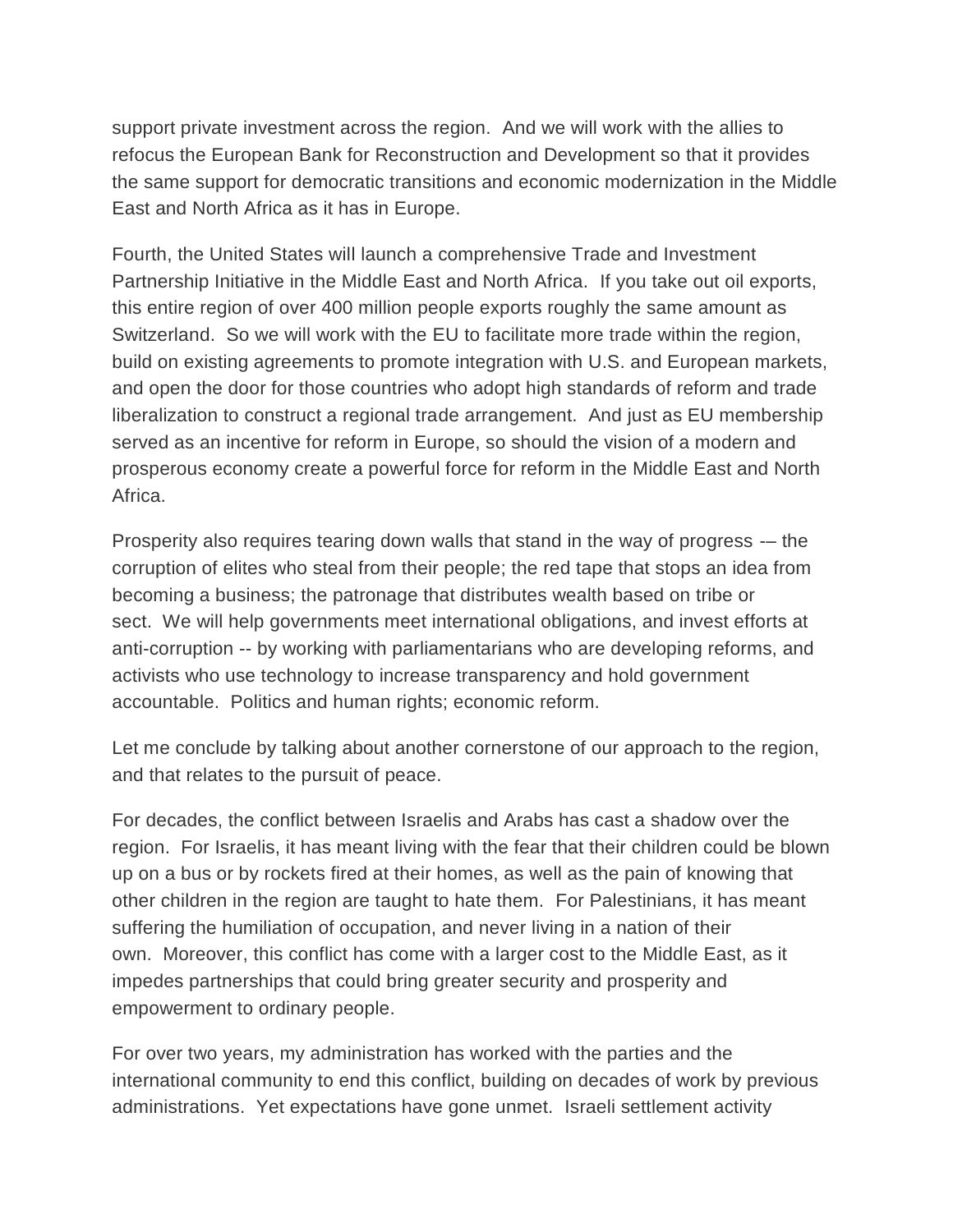continues. Palestinians have walked away from talks. The world looks at a conflict that has grinded on and on and on, and sees nothing but stalemate. Indeed, there are those who argue that with all the change and uncertainty in the region, it is simply not possible to move forward now.

I disagree. At a time when the people of the Middle East and North Africa are casting off the burdens of the past, the drive for a lasting peace that ends the conflict and resolves all claims is more urgent than ever. That's certainly true for the two parties involved.

For the Palestinians, efforts to delegitimize Israel will end in failure. Symbolic actions to isolate Israel at the United Nations in September won't create an independent state. Palestinian leaders will not achieve peace or prosperity if Hamas insists on a path of terror and rejection. And Palestinians will never realize their independence by denying the right of Israel to exist.

As for Israel, our friendship is rooted deeply in a shared history and shared values. Our commitment to Israel's security is unshakeable. And we will stand against attempts to single it out for criticism in international forums. But precisely because of our friendship, it's important that we tell the truth: The status quo is unsustainable, and Israel too must act boldly to advance a lasting peace.

The fact is, a growing number of Palestinians live west of the Jordan River. Technology will make it harder for Israel to defend itself. A region undergoing profound change will lead to populism in which millions of people -– not just one or two leaders -- must believe peace is possible. The international community is tired of an endless process that never produces an outcome. The dream of a Jewish and democratic state cannot be fulfilled with permanent occupation.

Now, ultimately, it is up to the Israelis and Palestinians to take action. No peace can be imposed upon them -- not by the United States; not by anybody else. But endless delay won't make the problem go away. What America and the international community can do is to state frankly what everyone knows -- a lasting peace will involve two states for two peoples: Israel as a Jewish state and the homeland for the Jewish people, and the state of Palestine as the homeland for the Palestinian people, each state enjoying self-determination, mutual recognition, and peace.

So while the core issues of the conflict must be negotiated, the basis of those negotiations is clear: a viable Palestine, a secure Israel. The United States believes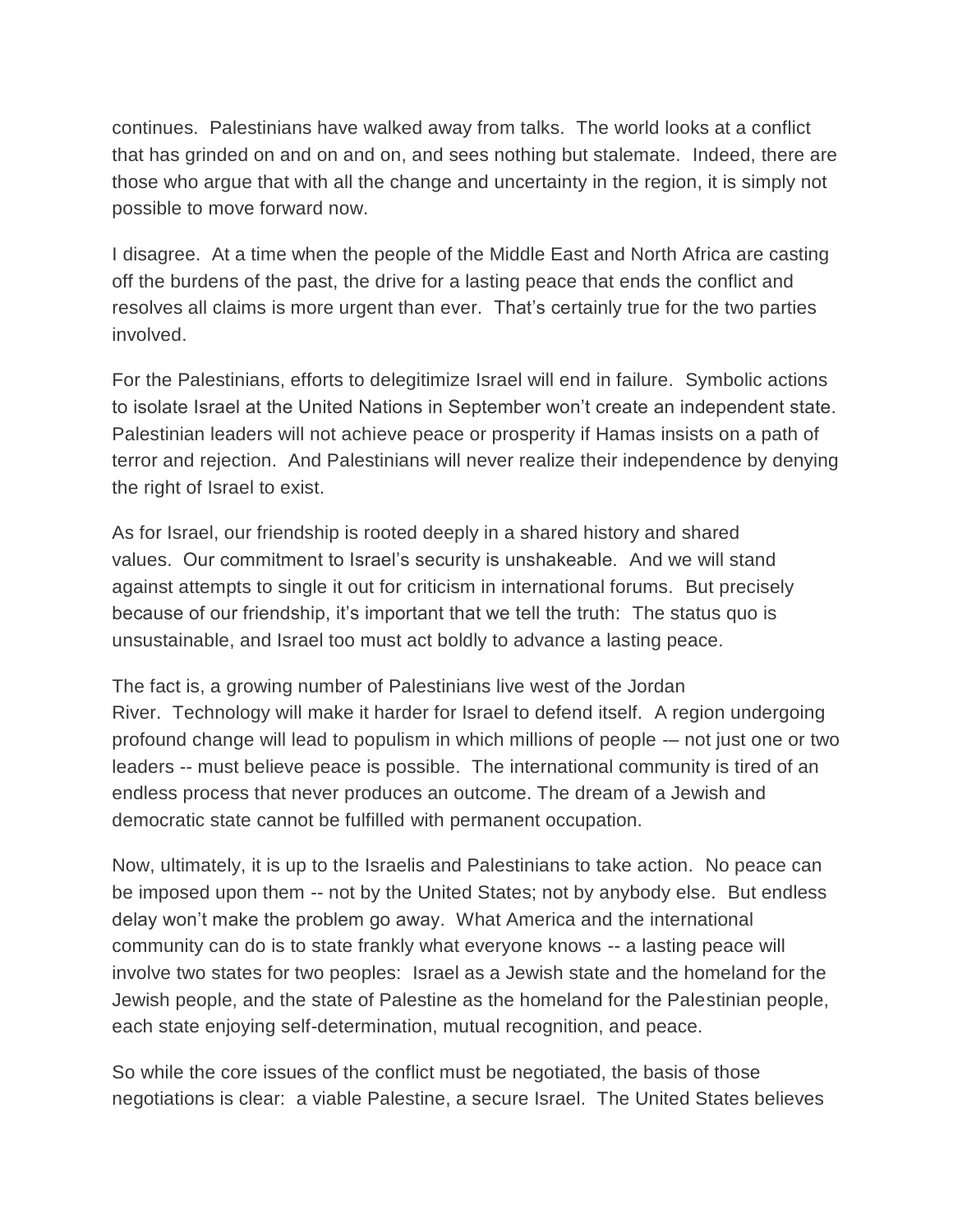that negotiations should result in two states, with permanent Palestinian borders with Israel, Jordan, and Egypt, and permanent Israeli borders with Palestine. We believe the borders of Israel and Palestine should be based on the 1967 lines with mutually agreed swaps, so that secure and recognized borders are established for both states. The Palestinian people must have the right to govern themselves, and reach their full potential, in a sovereign and contiguous state.

As for security, every state has the right to self-defense, and Israel must be able to defend itself -– by itself -– against any threat. Provisions must also be robust enough to prevent a resurgence of terrorism, to stop the infiltration of weapons, and to provide effective border security. The full and phased withdrawal of Israeli military forces should be coordinated with the assumption of Palestinian security responsibility in a sovereign, non-militarized state. And the duration of this transition period must be agreed, and the effectiveness of security arrangements must be demonstrated.

These principles provide a foundation for negotiations. Palestinians should know the territorial outlines of their state; Israelis should know that their basic security concerns will be met. I'm aware that these steps alone will not resolve the conflict, because two wrenching and emotional issues will remain: the future of Jerusalem, and the fate of Palestinian refugees. But moving forward now on the basis of territory and security provides a foundation to resolve those two issues in a way that is just and fair, and that respects the rights and aspirations of both Israelis and Palestinians.

Now, let me say this: Recognizing that negotiations need to begin with the issues of territory and security does not mean that it will be easy to come back to the table. In particular, the recent announcement of an agreement between Fatah and Hamas raises profound and legitimate questions for Israel: How can one negotiate with a party that has shown itself unwilling to recognize your right to exist? And in the weeks and months to come, Palestinian leaders will have to provide a credible answer to that question. Meanwhile, the United States, our Quartet partners, and the Arab states will need to continue every effort to get beyond the current impasse.

I recognize how hard this will be. Suspicion and hostility has been passed on for generations, and at times it has hardened. But I'm convinced that the majority of Israelis and Palestinians would rather look to the future than be trapped in the past. We see that spirit in the Israeli father whose son was killed by Hamas, who helped start an organization that brought together Israelis and Palestinians who had lost loved ones. That father said, "I gradually realized that the only hope for progress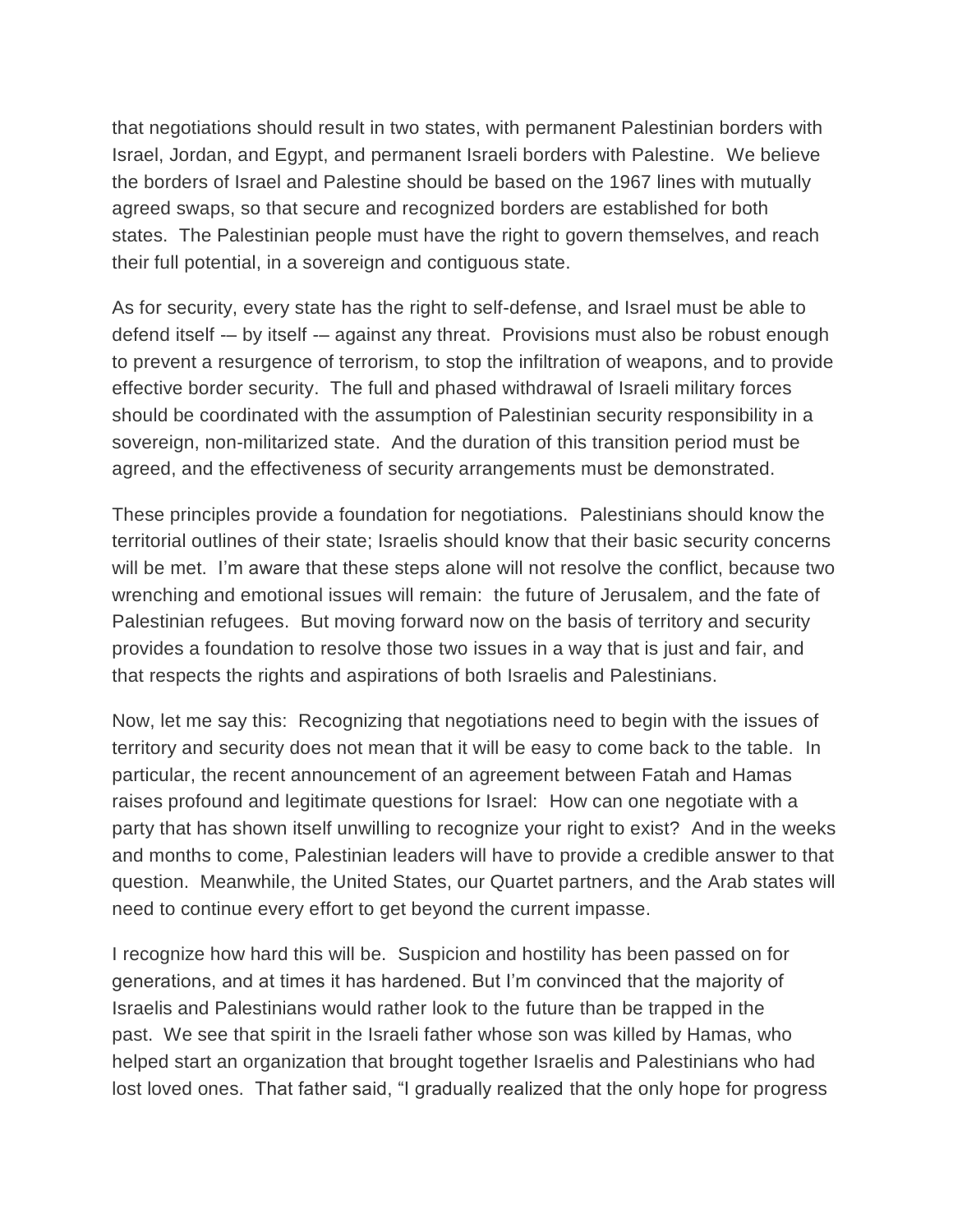was to recognize the face of the conflict." We see it in the actions of a Palestinian who lost three daughters to Israeli shells in Gaza. "I have the right to feel angry," he said. "So many people were expecting me to hate. My answer to them is I shall not hate. Let us hope," he said, "for tomorrow."

That is the choice that must be made -– not simply in the Israeli-Palestinian conflict, but across the entire region -– a choice between hate and hope; between the shackles of the past and the promise of the future. It's a choice that must be made by leaders and by the people, and it's a choice that will define the future of a region that served as the cradle of civilization and a crucible of strife.

For all the challenges that lie ahead, we see many reasons to be hopeful. In Egypt, we see it in the efforts of young people who led protests. In Syria, we see it in the courage of those who brave bullets while chanting, "peaceful, peaceful." In Benghazi, a city threatened with destruction, we see it in the courthouse square where people gather to celebrate the freedoms that they had never known. Across the region, those rights that we take for granted are being claimed with joy by those who are prying loose the grip of an iron fist.

For the American people, the scenes of upheaval in the region may be unsettling, but the forces driving it are not unfamiliar. Our own nation was founded through a rebellion against an empire. Our people fought a painful Civil War that extended freedom and dignity to those who were enslaved. And I would not be standing here today unless past generations turned to the moral force of nonviolence as a way to perfect our union –- organizing, marching, protesting peacefully together to make real those words that declared our nation: "We hold these truths to be self-evident, that all men are created equal."

Those words must guide our response to the change that is transforming the Middle East and North Africa -– words which tell us that repression will fail, and that tyrants will fall, and that every man and woman is endowed with certain inalienable rights.

It will not be easy. There's no straight line to progress, and hardship always accompanies a season of hope. But the United States of America was founded on the belief that people should govern themselves. And now we cannot hesitate to stand squarely on the side of those who are reaching for their rights, knowing that their success will bring about a world that is more peaceful, more stable, and more just.

Thank you very much, everybody. (Applause.) Thank you.